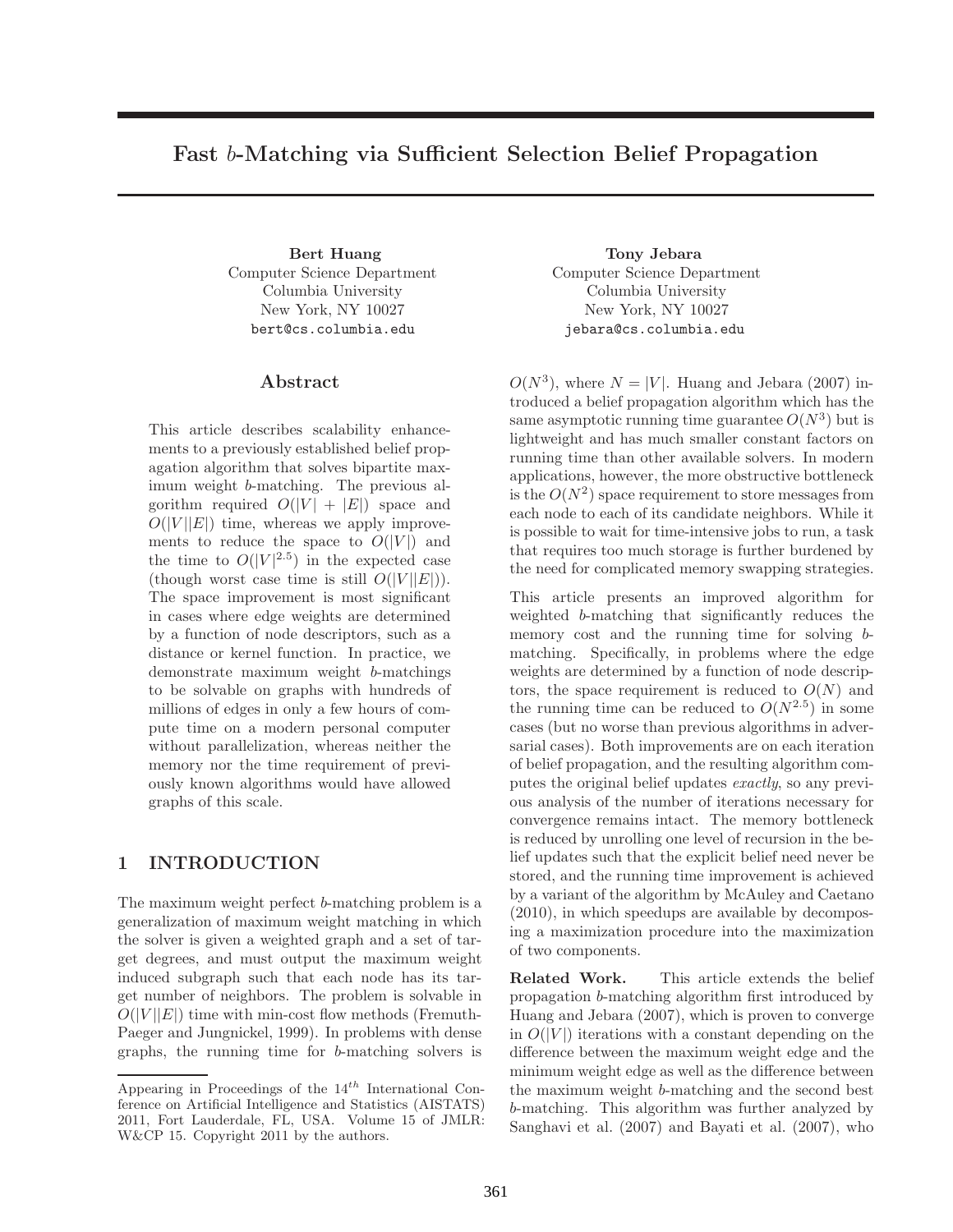showed independently that the algorithm is guaranteed to converge if and only if the linear programming relaxation of the integer program formulation of b-matching is tight. This result confirms the previous theorem that the algorithm converges on bipartite problems and further extends guaranteed convergence to some non-bipartite cases. The 1-matching with *iid*, random weights was further analyzed by Salez and Shah (2009), where the surprising result was proven that the algorithm converges with high probability in  $O(1)$  iterations and, thus, costs  $O(|V|^2)$  time overall, which is optimal, as it is equivalent to the time needed to read the input edge weights.

In addition to classical optimization tasks, such as discrete resource allocation, weighted b-matching has been shown to be a useful tool for various machine learning tasks, including semi-supervised learning, spectral clustering, graph embedding, and manifold learning (Jebara et al., 2009; Jebara and Shchogolev, 2006; Shaw and Jebara, 2007, 2009).

Weighted b-matching solvers can also be used as drivers for a *maximum a posteriori* estimation procedure for graph structure given edge likelihoods and soft degree priors (Huang and Jebara, 2009). The general formulation allows for concave penalty functions on the degrees of nodes by constructing an augmented graph with auxiliary edges encoding the degree penalties. The augmented graph has at most double the nodes of the original graph, so the asymptotic running time of the algorithm is equivalent to the running time of the b-matching solver.

For graphs restricted to nonnegative integer weights, the bipartite maximum weight 1-matching problem was shown to be solvable in  $O(\sqrt{|V|}|E|\log(|V|))$  time by Gabow and Tarjan (1989). An  $\tilde{O}(|V|^{2.376})$  randomized algorithm which succeeds with high probability was revealed by Sankowski (2009). A  $(1-\epsilon)$  approximation algorithm for nonbipartite maximum weight matching with real weights was given by Duan and Pettie (2010), which runs in  $O(|E|\epsilon^{-2}\log^3{|V|})$  time.

**Outline.** The remainder of this paper is organized as follows. Section 2 describes the proposed algorithm in detail and provides analysis. Section 3 describes empirical evaluation of the proposed algorithm on synthetic and real data, including comparisons with a state-of-the-art maximum weight matching solver. Finally, Section 4 concludes with a brief discussion.

# **2 ALGORITHM DESCRIPTION**

This section describes the proposed algorithm, which is derived from the previous belief propagation approaches for b-matching and incorporates some further

improvements to improve scalability. First, we provide a formal definition of the problem; then we describe the algorithm. Finally, we provide some analysis showing the correctness of the enhanced algorithm as well as the speed and space improvements.

#### **2.1 Dense Maximum Weight** b**-Matching**

The *bipartite dense maximum weight perfect* b*matching problem* (abbreviated as b-matching) is, given a dense, bipartite graph, in which all pairs of points that cross bipartitions have candidate edges and a target degree for each node, to find the maximum weight induced subgraph such that the nodes in the subgraph have their target degrees. Formally, the solver is given node descriptors  $\{x_1,\ldots,x_{m+n}\}\$  drawn from space  $\Omega$ , a weight function  $W : (\Omega, \Omega) \mapsto \mathbb{R}$ , and a set of target degrees  $\{b_1,\ldots,b_{m+n}\}$ , where each  $b_i \in \mathbb{N}$ . The goal is to output a symmetric, binary adjacency matrix  $\mathbf{A} \in \mathbb{B}^{(m+n)\times(m+n)}$  whose entries  $A_{ij} = 1$  for all matched edges  $(x_i, x_j)$  and are otherwise zero. The optimization can also be written as

$$
\begin{aligned}\n\arg\!\max_{\mathbf{A}} \qquad & \sum_{i=1}^{m} \sum_{j=m+1}^{m+n} A_{ij} W(x_i, x_j) \\
\text{s.t.} \qquad & \sum_{j=1}^{m+n} A_{ij} = b_i, \forall i, \qquad A_{ij} = A_{ji}, \forall (i, j).\n\end{aligned}
$$

In particular, we consider the bipartite scenario, where edges may only be matched between nodes  ${x_1,\ldots,x_m}$  and nodes  ${x_{m+1},\ldots,x_{m+n}}$  but not within each set. This can be implemented with abuse of notation by defining the weight function  $W$  to output  $-\infty$  for any edges within bipartitions. This same problem can be expressed in many other forms, including graph notations using node and edge sets, but when considering the dense bipartite form of the problem, it is convenient to use matrix notation.

### **2.2 Linear Memory** b**-Matching Belief Propagation**

In this section, we describe the method to reduce memory usage of b-matching via belief propagation to  $O(N)$ , where the total number of nodes  $N = m + n$ . First, we review the results from previous work (Bayati et al., 2005; Huang and Jebara, 2007; Sanghavi et al., 2007) defining a simplified update rule for message updates, which allows for the standard  $O(N^2)$  space and  $O(N^2)$  per-iteration running time. A key component of the simplified belief propagation algorithm is the selection operation. This is the operation that finds the  $k$ 'th largest element of a set for some index  $k$ . For notational convenience, denote the selection operation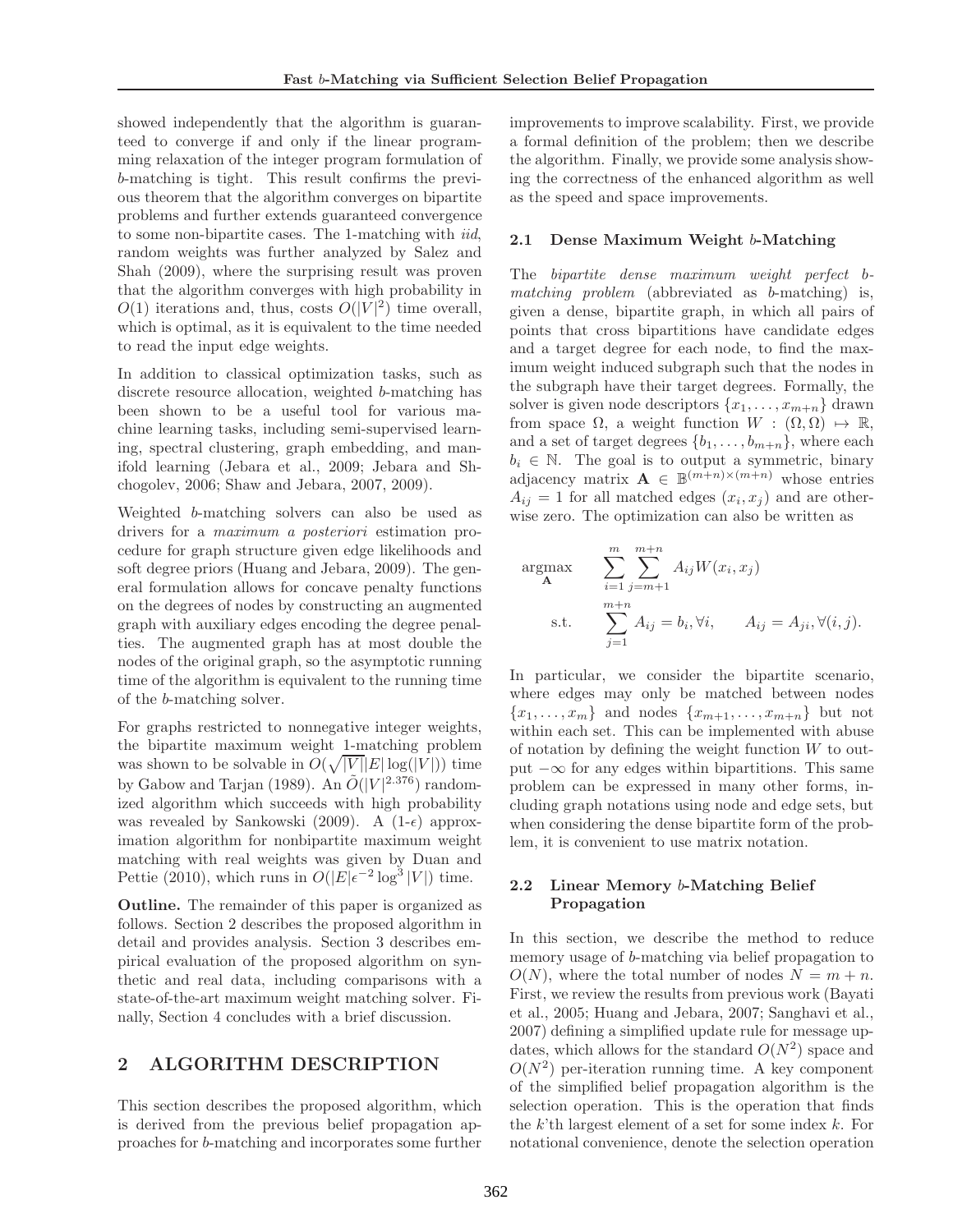over any set S as

$$
\sigma_k(S) = s \in S \text{ where } |\{t \in S | t \ge s\}| = k.
$$

Belief propagation maintains a belief value for each edge, which, in the dense case, is conveniently represented as a matrix **B**, where entry  $B_{ij}^t$  is the belief value for the edge between  $x_i$  and  $x_j$  at iteration t. The simplified update rule for each belief is

$$
B_{ij}^{t} = W(x_{i}, x_{j}) - \sigma_{b_{j}} (\{B_{jk}^{t-1} | k \neq i\}). \tag{1}
$$

In the above equation and for the remainder of this text, indices range from 1 to  $(m+n)$ , unless otherwise noted, and are omitted for cleanliness.

The key insight for reducing memory usage is that the full beliefs never need to be stored (not even the compressed messages). Instead, by unrolling one level of recursion, all that need to be stored are the *selected* beliefs, because the selection operation in Equation  $(1)$  only weakly depends on index *i*. That is, the selection operation is over all indices excluding  $i$ , which means the selected value will be either the  $b_i$ 'th or the  $b_j + 1$ 'th greatest element,

$$
\sigma_{b_j}(\{B_{jk}^{t-1}|k\neq i\}) \in
$$
  
 
$$
\{\sigma_{b_j}(\{B_{jk}^{t-1}|k\}), \sigma_{b_j+1}(\{B_{jk}^{t-1}|k\})\}.
$$

Thus, once each row of the belief matrix **B** is updated, these two selected values can be computed and stored, and the rest of the row can be deleted from memory. Any further reference to **B** is therefore abstract, as it will never be fully stored. Any entry of the belief matrix can be computed in an online manner from the stored selected value. Let  $\alpha_j$  be the negation of the  $b_j$ 'th selection and  $\beta_j$  be that of the  $b_j + 1$ 'th selection. Then the update rules for these parameters are

$$
\alpha_j^t = -\sigma_{b_j}(\{B_{jk}^{t-1}|k\}), \ \ \beta_j^t = -\sigma_{b_j+1}(\{B_{jk}^{t-1}|k\}), \ \ (2)
$$

and the resulting belief lookup rule is

$$
B_{ij}^{t} = W(x_{i}, x_{j}) + \begin{cases} \alpha_{j}^{t} & \text{if } A_{ji}^{t} = 1\\ \beta_{j}^{t} & \text{otherwise.} \end{cases}
$$
 (3)

After each iteration, the current estimate of A is

$$
A_{ij}^t = \begin{cases} 1 & \text{if } B_{ij}^{t-1} \ge \alpha_i^t \\ 0 & \text{otherwise,} \end{cases}
$$

which is computed when the  $\alpha$  and  $\beta$  values are updated in Equation (2). When this estimate is a valid b-matching, i.e., when the columns of  $A_{ij}$  sum to their target degrees, the algorithm has converged to the solution. The algorithm can be viewed as simply computing each row of the belief matrix and performing the selections on that row and is summarized in Algorithm 1.

**Algorithm 1** Belief Propagation for b-Matching. Computes the adjacency matrix of the maximum weight *b*-matching.

|     | 1: $\alpha_i^0, \beta_i^0 \leftarrow 0, \forall j$                     |
|-----|------------------------------------------------------------------------|
|     | 2: $\mathbf{A}^0 \leftarrow [0]$                                       |
|     | $3: t \leftarrow 1$                                                    |
|     | 4: while not converged do                                              |
| 5:  | for all $j \in \{1, \ldots, m+n\}$ do                                  |
| 6:  | $A_{jk}^t \leftarrow 0, \forall k$                                     |
| 7:  | $\alpha_i^t \leftarrow \sigma_{b_i}(\{B_{ik}^{t-1} k\})$ {Algorithm 2} |
| 8:  | $\beta_i^t \leftarrow \sigma_{b_i+1}(\{B_{ik}^{t-1} k\})$              |
| 9:  | for all $\{k B_{ik}^{t-1} \geq \alpha_i^t\}$ do                        |
| 10: | $A_{ik}^t \leftarrow 1$                                                |
| 11: | end for                                                                |
|     | $12:$ end for                                                          |
|     | 13: delete $A^{t-1}$ , $\alpha^{t-1}$ and $\beta^{t-1}$ from memory    |
|     | 14: $t \leftarrow t+1$                                                 |
|     | 15: end while                                                          |

#### **2.3 Sufficient Selection**

This section describes the running time enhancement in the proposed algorithm, which is a variation of the faster belief propagation algorithm proposed by McAuley and Caetano (2010). The enhancements aim to reduce the running time of each iteration by exploiting the nature of the quantities being selected. In particular, the key observation is that each belief is a sum of two quantities: a weight and an  $\alpha$  or  $\beta$  value. These quantities can be sorted in advance, outside of the inner (row-wise) loop of the algorithm, and the selection operation can be performed without searching over the entire row, significantly reducing the amount of work necessary. This is done by testing a stopping criterion that guarantees no further belief lookups are necessary.

Some minor difficulties arise, however, when sorting each component, so the algorithm by McAuley and Caetano (2010) does not directly apply as-is. First, the weights cannot always be fully sorted. In general, storing full order information for each weight between all pairs of nodes requires quadratic space, which is impossible with larger data sets. Thus, the proposed algorithm instead stores a cache of the heaviest weights for each node. In some special cases, such as when the weights are a function of Euclidean distance, data structures such as *kd-trees* can be used to implicitly store the sorted weights. This construction can provide one possible variant to our main algorithm.

Second, the  $\alpha$ - $\beta$  values require careful sorting, because the true belief updates mostly include  $\alpha^t$  terms but a few  $\beta^t$  terms. Specifically, the indices that index the greatest  $b_j$  elements of the row should use  $\beta^t$ . One way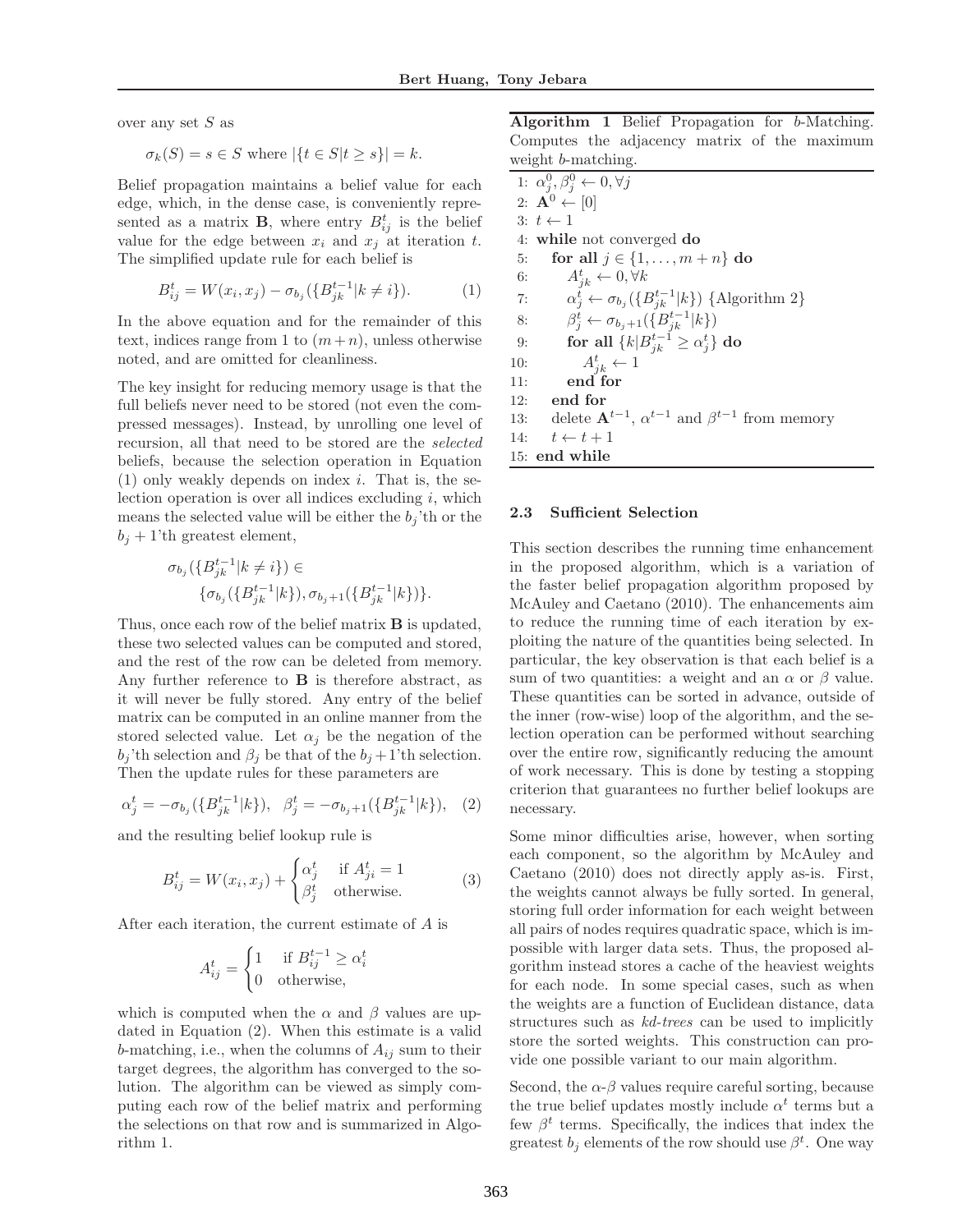to handle this technicality is to first compute the sortorder of the  $\alpha^t$  terms and, on each row, correct the ordering using a binary search-like strategy for each index in the selected indices. This method is technically a logarithmic time procedure, but requires some extra indexing logic that creates undesirable constant time penalties. Another approach, which is much simpler to implement and does not require extra indexing logic, is to use the sort-order of the  $\beta^{t}$ 's and adjust the stopping criterion to account for the possibility of unseen  $\alpha^t$  values.

Since the weights do not change during belief propagation, at initialization, the algorithm computes index cache **I**  $\in$  N<sup>(m+n)×c</sup> of cache size c, which is a parameter set by the user, where entry  $I_{ik}$  is the index of the  $k$ 'th largest weight connected to node  $x_i$  and, for  $u = I_{ik},$ 

$$
W(x_i, x_u) = \sigma_k(\{W(x_i, x_j)|j\}).
$$

At the end of each iteration, the  $\beta^t$  values are similarly sorted and stored in index vector **e**  $\in \mathbb{N}^{m+n}$ , where, for  $v = e_k$ , entry  $\beta_v^t = \sigma_k(\beta_j^t | j).$ 

The selection operation from (2) is then computed by checking the beliefs corresponding to the sorted weight and  $\beta$  indices. At each step, maintain a set S of the greatest  $b_j + 1$  beliefs seen so far. These provide tight lower bounds on the true  $\alpha - \beta$  values. At each stage of this procedure, the current estimates for  $\alpha_j^t$  and  $\beta_j^t$ are

$$
\tilde{\alpha}_j^t \leftarrow \sigma_{b_j}(S)
$$
, and  $\tilde{\beta}_j^t \leftarrow \min(S)$ .

Incrementally scan the beliefs for both index lists  $(I)_i$ and **e**, computing for incrementing index  $k$ ,  $B_{iI_{ik}}$  and  $B_{ie_k}$ . Each of these computed beliefs is compared to the beliefs in set  $S$  and if any member of  $S$  is less than the new belief, the new belief replaces the minimum value in  $S<sup>1</sup>$ . This maintains S as the set of the greatest  $b_j + 1$  elements seen so far.

At each stage, we bound the greatest possible unseen belief as the sum of the least weight seen so far from the sorted weight cache and the least  $\beta$  value so far from the  $\beta$  cache. Once the estimate  $\tilde{\beta}_j^t$  is less than or equal to this sum, the algorithm can exit because further comparisons are unnecessary. Algorithm 2 summarizes the sufficient selection procedure.

**Algorithm 2** Sufficient Selection. Given sort-order of  $\beta^t$  values and partial sort-order of weights, selects the  $b_j$ 'th and  $b_j + 1$ 'th greatest beliefs of row j.

1:  $k \leftarrow 1$ 2: bound  $\leftarrow \infty$ 3:  $S \leftarrow \emptyset$ 4:  $\tilde{\alpha_j}^t \leftarrow -\infty$ 5:  $\tilde{\beta_j}$  $t \leftarrow -\infty$  $6: \text{ while } \tilde{\beta_j}$  $t<sub>1</sub>$  bound **do** 7: **if**  $k \leq c$  **then** 8:  $u \leftarrow I_{jk}$ 9: **if** (u is unvisited and  $(B_{ju}^{t-1} > \min(S))$  then 10:  $S \leftarrow (S \setminus \min(S)) \cup B_{ju}^{t-1}$ 11: **end if** 12: **end if** 13:  $v \leftarrow e_k$ 14: **if** (*v* is unvisited and  $(B_{jv}^{t-1} > \min(S))$  then 15:  $S \leftarrow (S \setminus \min(S)) \cup B_{jv}^{t-1}$ 16: **end if** 17: bound ←  $W(x_j, x_u) + \beta_v^{t-1}$ <br>18:  $\tilde{\alpha}_i^t \leftarrow \sigma_{b_i}(S)$ 18:  $\tilde{\alpha}_j^t \leftarrow \sigma_{b_j}(S)$ 19:  $\tilde{\beta}_j^t \leftarrow \sigma_{b_j+1}(S)$ 20:  $k \leftarrow k + 1$ 21: **end while** 22:  $\alpha_j^t \leftarrow \tilde{\alpha}_j^t$ 23:  $\beta_j^t \leftarrow \tilde{\beta}_j^t$ 

#### **2.4 Implementation Details**

The implementation of Algorithms 1 and 2 used in the experiments of Section 3 is in C. To perform the initial iteration, during which the weight cache is constructed, our program uses the Quick Select algorithm, which features the same pivot-based partitioning strategy as Quick Sort to perform selection in (average case)  $O(N)$  time per node (Cormen et al., 2001). For lowdimensional data and distance-based weights, we can run the same selection using a *kd-tree* and provide the index cache as an input to the program. <sup>2</sup>

#### **2.5 Analysis**

In this section, we analyze the correctness, space and running time requirements of the proposed algorithm. First, we verify that the bound from the sufficient selection procedure holds even though it is computed using only the  $\beta_j^t$  values, when many of the beliefs are actually computed using  $\alpha_j^t$  values.

**Claim 1.** *At each stage of the scan, where set* S *contains the*  $b_j + 1$  *greatest beliefs corresponding to the first through* k'th indices of  $(I)_i$  and **e**, the following

<sup>&</sup>lt;sup>1</sup>A small hash table for the indices will indicate whether an index has been previously visited in *O*(1) time per lookup. For small values of  $b_j$  where  $(b_j \ll n + m)$ , a linear scan through *S* to find the minimum is sufficiently fast, but a priority queue can be used to achieve sub-linear time insertion and replacement when  $b_i$  is large.

<sup>&</sup>lt;sup>2</sup>A newer C++ version of the solver is available at http://www.cs.columbia.edu/~bert/code/bmatching/.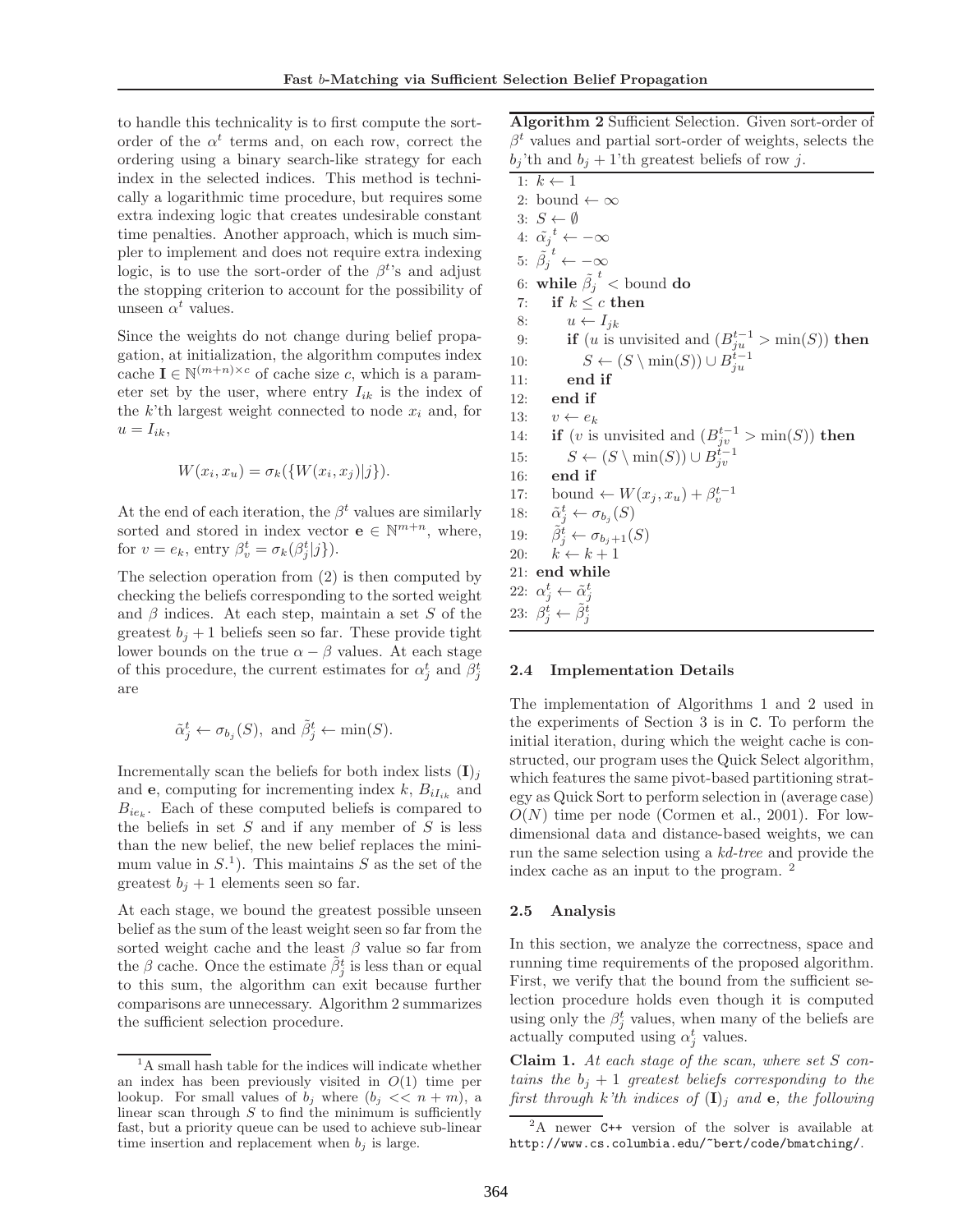*properties are invariant: the current estimates bound the true values from below,*  $\tilde{\alpha}_j^t \leq \alpha_j^t$ ,  $\tilde{\beta}_j^t \leq \beta_j^t$ , and the *greatest unexplored belief is no greater than the sum of the least cached weight and the least*  $\beta_j^{t-1}$  *value,* 

$$
W(x_j, x_u) + \beta_v^{t-1} \ge
$$
  

$$
\max\left(\left\{B_{j\ell}^{t-1} | \ell \in \{e_{k+1}, \dots, e_{m+n}\right\}\right), \quad (4)
$$

*where*  $u = I_{jk}$  *and*  $v = e_k$ *.* 

*Proof.* The first two inequalities follow from the fact that the algorithm is selecting from but has not necessarily seen the full row yet. The third inequality (4) is the result of two bounds. First, the beliefs in the right-hand side can be expanded and bounded by ignoring the conditional in the belief update rule and always using  $\beta_{\ell}^{t-1}$ :

$$
W(x_j, x_\ell) + \beta_\ell^{t-1} \ge B_{j\ell}^{t-1}.
$$

By definition  $\alpha_{\ell}^{t-1} \leq \beta_{\ell}^{t-1}$ , since the former is the negation of a larger value than the latter. A sufficient condition to guarantee Inequality (4) is then

$$
W(x_j, x_u) + \beta_v^{t-1} \ge \max(\{W(x_j, x_\ell) + \beta_\ell^{t-1} | \ell\}),
$$

where  $\ell$  is in the remaining unseen indices as in (4). Since each component on the left-hand side has been explored in decreasing order, the maximization on the right can be relaxed into independent maximizations over each component, and neither can exceed the corresponding value on the left. □

Thus, the algorithm will never stop too early. However, the running time of the selection operation depends on how early the stopping criterion is detected. In the worst case, the process examines every entry of the row, with some overhead checking for repeat comparisons. McAuley and Caetano (2009, 2010) showed that for random orderings of each dimension (and no truncated cache size), the expected number of belief truncated cache size), the expected number of belief<br>comparisons necessary is  $O(\sqrt{N})$  to find the maximum, where, in our case  $N = m + n = |V|$ . We show that selection is computable with  $O(\sqrt{b}N)$  expected comparisons. However, for problems where the orderings of each dimension are negatively correlated, the running time can be worse. In the case of b-matching, the orderings of the beliefs and potentials are in fact negatively correlated, but in a weak manner. We first establish the expected performance of the sufficient selection algorithm under the assumption of randomly ordered  $β$  values.

**Theorem 1.** *Considering the element-wise sum of two real-valued vectors*  $\vec{w}$  *and*  $\vec{\beta}$  *of length* N *with independently random sort orders, the expected number of elements that must be compared to compute the selection of the b'th* greatest entry  $\sigma_b(\{w_i + \beta_i | i\})$  is  $\sqrt{bN}$ .

*Proof.* The sufficient selection algorithm can be equivalently viewed as checking element-wise sums in the sort orders of the  $\vec{w}$  and  $\beta$  vectors, and growing a set of  $k$  indices that have been examined. The algorithm can stop once it has seen b entries that are in the first k of both sort orders.

We first consider the algorithm once it has examined k indices of each vector, and derive the expected number of entries that will be in both sets of  $k$  greatest entries. Since the sort orders of each set are random, the problem can be posed as a simple sampling scenario. Without loss of generality, consider the set of indices that correspond to the greatest  $k$  entries in  $\vec{w}$ . Examining the greatest k elements of  $\vec{\beta}$  is then equivalent to randomly sampling  $k$  indices from 1 to  $N$  without replacement. Thus, the probability of any of the k greatest entries of  $\vec{\beta}$  being sampled is  $k/N$ , and, since there are  $k$  of these, the expected number of sampled entries that are in the greatest k entries of both vectors is  $k^2/N$ .

Finally, to determine the number of entries the algorithm must examine to have, in expectation, b entries in the top k, we simply solve the equation  $b = k^2/N$ in the top k, we simply solve the equation  $b = k^2/N$ <br>for k, which yields that when  $k = \sqrt{bN}$ , the algorithm will in the expected case observe  $b$  entries in the top  $k$ of both lists and therefore completes computation.  $\Box$ 

Applying the estimated running time to analysis of the full algorithm provides the following corollary.

**Corollary 1.** *Assuming the* β *messages and the weight potentials are always randomly, independently ordered, and for constant* b*, the total running time for each iteration of belief propagation for* b*-matching with sufficient selection is*  $O(N^{1.5})$ *, and the total running time to solve b-matching is*  $O(N^{2.5})$ *.* 

It is important to point out the differences between the assumptions in Theorem 1 and why they do not always hold in real data scenarios. When nodes represent actual objects or entities and the weights are determined by a function between nodes, the weight values have dependencies and are therefore not completely randomly ordered. Furthermore, the  $\beta$  values change during belief propagation according to rules that depend on the weights, and in some cases can cause the selection time to grow to  $O(N)$ . Nevertheless, in many sampling settings and real data generating processes, the weights are random enough and the messages behave well enough that the algorithm yields significant speed improvements. Section 3 contains synthetic and real data experiments that demonstrate the significant speed improvement as well as a contrived, synthetic experiment where the speedup is less significant due to a special sampling process.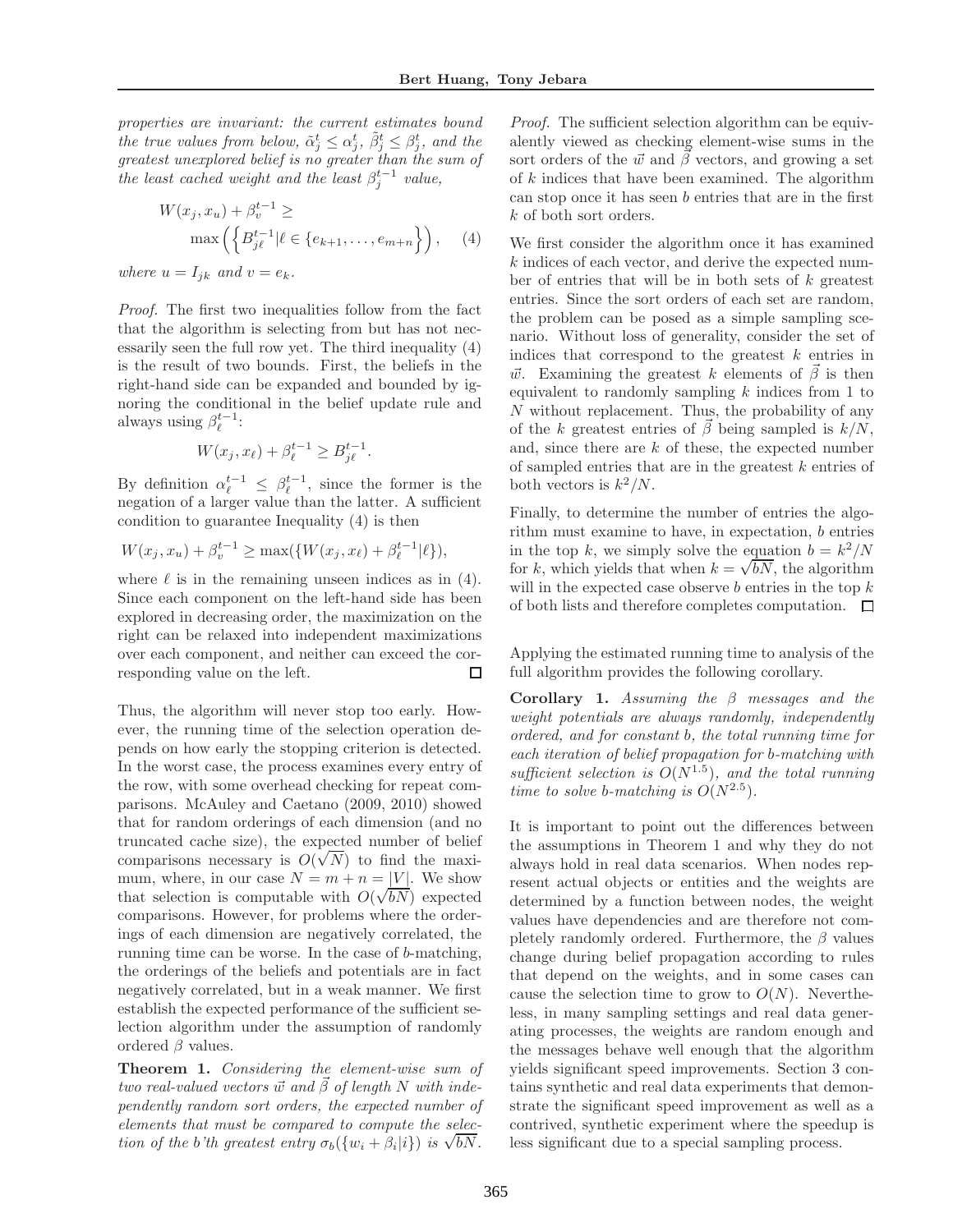Finally, the space requirement for this algorithm has been reduced from the  $O(N^2)$  beliefs (or messages) of the previous belief propagation algorithm to  $O(N)$ storage for the  $\alpha$  and  $\beta$  values of each row. Naturally, this improvement is most significant in settings where the weights are computable from an efficient function, whereas if the weights are arbitrary, the input itself requires  $O(N^2)$  memory, so the memory reduction only allows the additional storage to be linear. In most machine learning applications, however, the weights are computed from functions of node descriptor pairs, such as Euclidean distance between vectors or kernel values. In these applications, the algorithm needs only to store the node descriptors, the  $\alpha$  and  $\beta$  values and, during the computation of Algorithm 2,  $O(N)$  beliefs (which can be immediately deleted before computing the next row). The weight cache adds  $O(cN)$  space, where we consider c a user-selected constant.

The space reduction is also significant for the purposes of parallelization. The computation of belief propagation is easy to parallelize, but the communication costs between processors can be prohibitive. With the proposed algorithm, each computer in a cluster stores only a copy of the node descriptors and the current  $\alpha$ and  $\beta$  values. At each iteration, the cluster must share the 2N updated  $\alpha$  and  $\beta$  values. This is in contrast to previous formulations where  $O(N^2)$  messages or beliefs needed to be transmitted between computers at each iteration for full parallelization. Thus, when it is possible to provide each computer with a copy of the node descriptor data, an easy parallelization scheme is to split the row updates between cluster computers at each iteration.

#### 3 **EXPERIMENTS**

This section describes empirical results from synthetic tests, which provide useful insight into the behavior of the algorithm, and a simple test on the MNIST handwritten digits data set, which demonstrates that the performance improvements apply to real data.

#### **3.1 Synthetic Gaussian Data**

In these experiments, the running time of the proposed algorithm is measured and compared against two baseline methods: the standard belief propagation algorithm, which is equivalent to setting the proposed algorithm's cache size to zero, and the Blossom V code by Kolmogorov (2009), which is considered to be a state-of-the-art maximum weight non-bipartite matching solver.

For both experiments, node descriptors are sampled from zero-mean, spherical Gaussian distributions with



Figure 1: Running Time Measurements on Synthetic Gaussian Data. Top: Square root CPU time per iteration used to solve b-matching of varying sizes. The default belief propagation algorithm is equivalent to cache size  $c = 0$ , where the running time appears to grow quadratically. Nonzero cache sizes are clearly sub-quadratic (sub-linear in the square root plot). Bottom: Count of belief lookups per iteration. The number of belief lookups serves as a surrogate measure of running time which is not affected by other processes running on the computer.

variance 1.0, the weight function returns negative Euclidean distance, and we sample bipartitions of equal size  $(m = n = N/2)$ . In the first experiment, points are sampled from  $\mathbb{R}^{20}$ . Using different cache sizes, the running time of the algorithm is measured for varying point set sizes from 10 to 500. We set  $b_i = 1, \forall i$ . We measure the running time using actual CPU time as well as a count of belief lookups. The square roots of per-iteration running times are drawn in Figure 1. It is clear that for a cache size of zero, where the algorithm is default belief propagation, the running time per iteration scales quadratically and that for non-zero cache sizes, the running time scales sub-quadratically. This implies that, at least for random, *iid*, Gaussian data and Euclidean weights, the weights and  $\beta$  values are uncorrelated enough to achieve the random permutation case speedup.

For the second experiment, node descriptors are drawn from  $\mathbb{R}^5$ , and we compare 1-matching performance between sufficient selection belief propagation, full belief propagation and Kolmogorov's Blossom V code. For sufficient selection, we set the cache size to  $c =$ For sumeristic selection, we set the cathering size to  $c = 2\sqrt{m+n}$ . In this case, there is no equivalent notion of per-iteration time for Blossom V, so we compare the full solution time. Full belief propagation and Blossom V seem to scale similarly, but sufficient se-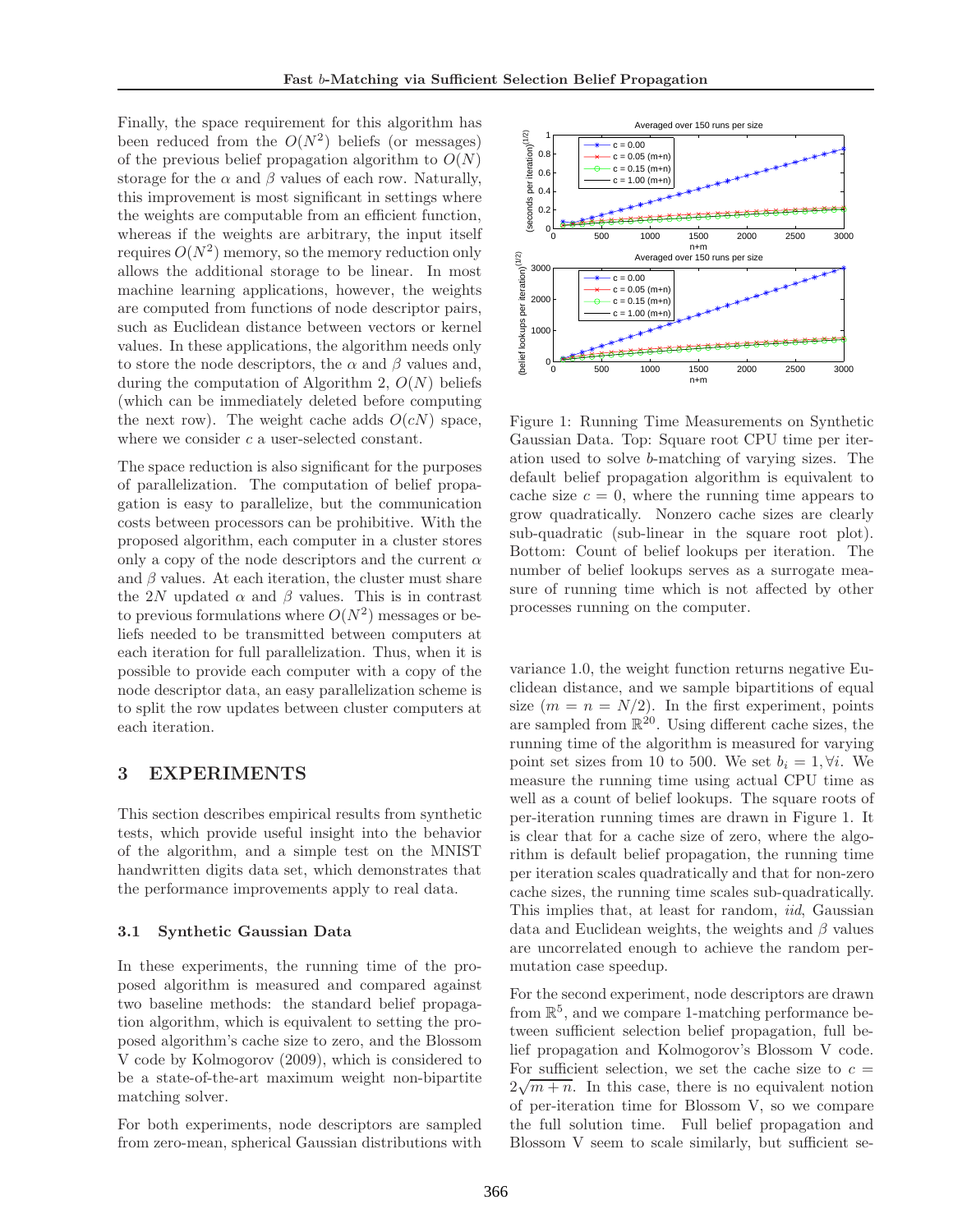

Figure 2: Comparison against Blossom V. Running times for solving varying sized bipartite 1-matching problems using Kolmogorov's Blossom V code, full belief propagation and sufficient selection belief propagation. Node descriptors are sampled from a spherical Gaussian in  $\mathbb{R}^5$  and weights are negative Euclidean distances. Full belief propagation tends to run faster than Blossom V, but not always. Belief propagation with sufficient selection is significantly faster for these random problems.

lection improves the running time significantly. For this comparison, it is important to note some differences between the problem classes that the compared code solve: the algorithm behind Blossom V solves non-bipartite 1-matchings, whereas the proposed algorithm is specialized for bipartite b-matchings. Nevertheless, in this comparison, all algorithms are given bipartite 1-matchings. These tests were run on a personal computer with an 8-core 3 GHz Intel Xeon processor (though each run was single-threaded).

#### **3.2 Synthetic Adversarial Example**

In this section, we present an experiment that is an adversarial example for the sufficient selection algorithm. We construct an *iid* sampling scheme that generates data where the cached nearest neighbors of certain points will not be the b-matched neighbors until we cache  $\Omega(N)$  neighbors. The data is generated by randomly sampling points uniformly from the surfaces of two hyperspheres in high dimensional space  $\mathbb{R}^{500}$ , one with radius 1.0 and the other with radius 0.1. The result is that, due to concentration, the points on the outer hypersphere are closer to all points on the inner sphere than any other points on the outer sphere, with high probability. Yet, the minimum distance b-matching will connect points according to which sphere they were sampled from. The distance between outer points to inner points will be in the range [0.9, 1.1], and the distance between outer points to other outer points will concentrate around  $\sqrt{2}$  when dimensionality is much larger than  $N$  (because each vector is orthogonal with high probability). All outer points will rank the inner points as their nearest neighbors before any outer points, but due to b-matching constraints, not enough edges are available from the inner points. This is an example where, for belief propagation to find the best b-matching, the  $\alpha$  and  $\beta$  values must be negatively correlated with the weights.

Using cache sizes from 0 to  $m + n$ , where  $c = m + n$ allows the full sufficient selection, running times are compared for different sized input. From the arguments above, the sufficient selection should fail to improve upon the asymptotic time of full selection for all nodes on the outer hypersphere. Nevertheless, a constant time speedup is still achieved by exploiting order information. This may simply be because, sufficient selection speeds up performance for the points on the inner hypersphere but not for the adversarially arranged points on the outer hypersphere.



Figure 3: High Dimensional Two Hypersphere Running Times. Even for a full cache size, the running time seems to still scale quadratically, albeit with a smaller constant factor.

## **3.3 Handwritten Digits**

We perform timing tests on the MNIST digits data set (LeCun et al., 2001), which contains 60k training and 10k testing handwritten digit images. The images are centered, and represented as  $28 \times 28$  pixel grayscale images. We use principle components analysis (PCA) to reduce the 784 pixel dimensions of each image to the top 100 principle eigenvector projections. We use negative Euclidean distance between PCA-projected digits as edge weights, and time sufficient selection belief propagation on a subsampled data set with varying cache sizes. In particular, for this test, we sample 10% of both the training and testing sets, resulting in 6000 training and 1000 testing digits. We generate feasible b-matching constraints by setting the target degree  $b_{\text{tr}} \in \{1, \ldots, 5\}$  for the training points and the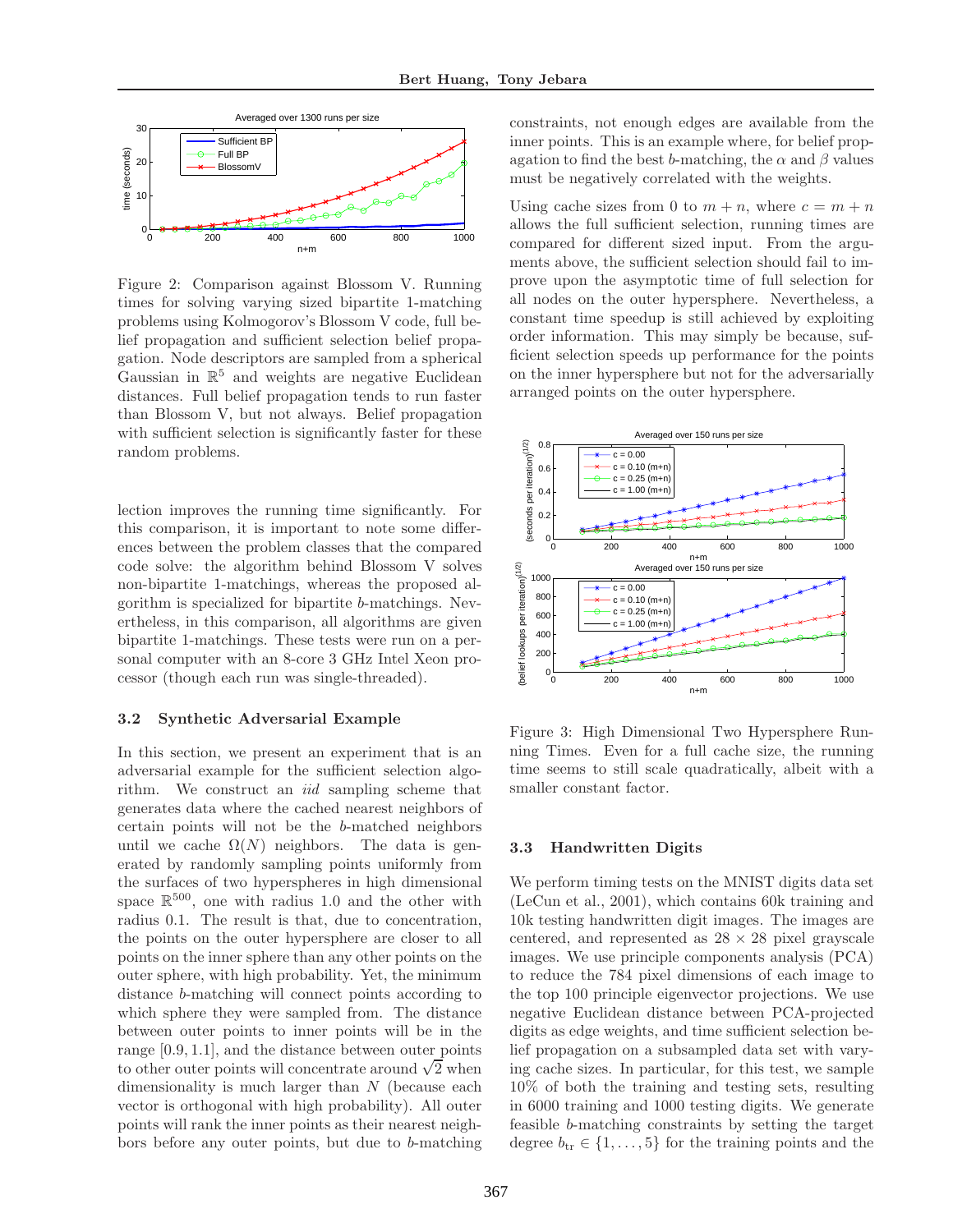target degree  $b_{te}$  for testing points to  $b_{te} = 6b_{tr}$  (since there are six times as many training points).

Since there are 600 million candidate edges between training and testing examples, any algorithm that stores and updates beliefs or states for each edge, such as the original belief propagation algorithm described by Huang and Jebara (2007) or the Blossom V algorithm by Kolmogorov (2009) cannot be run on most computers without the use of expensive virtual memory swapping. Thus, we only compare the running times of linear memory b-matching belief propagation as described in Section 2.2 using different cache sizes.

These timing tests were run on a Mac Pro with an 8 core 3 GHz Intel Xeon processor, each b-matching job running on only a single core. The results show that for a cache size of 200, the solution time is reduced from around an hour to fewer than ten minutes. Interestingly, the running time for larger  $b$  values is less, which is because belief propagation seems to converge in fewer iterations. For larger cache sizes, we achieve minimal further improvement in running time; it seems that once the cache size is large enough, the algorithm finishes selection before running out of cached weights.

Finally, using a cache size of 3500, finding the minimum distance matching for the full MNIST data set, which contains six hundred million candidate edges between training and testing examples, took approximately five hours for  $b_{tr} = 1$  and  $b_{tr} = 4$ . The statistics from each run are summarized in Table 1. As in the synthetic examples, we count the number of belief lookups during the entire run and can compare against the total number that would have been necessary had a standard selection algorithm been used (which is  $(m+n)^2$  per iteration). The running time is approximately 100 times faster than the estimated time for belief propagation with naive selection.



Figure 4: Minimum Euclidean Distance b-Matching Subsampled MNIST Digit Running Times. Weighted b-matching is solved on a subset of the MNIST data set. Running times are measured for various target degrees  $b_{tr}$  and  $b_{te}$ , as well as weight cache sizes. See Table 1 for running time measurements on the full MNIST data set.

Table 1: Running Time Statistics on Full MNIST Data Set. Matching the full MNIST training set to the testing set considers 7000 nodes and 600 million edges. The table columns are, from left to right, the target degrees  $b_{tr}$  and  $b_{te}$  for training and testing nodes, raw running time for b-matching in minutes, the total number of belief lookups during the entire run, and the percentage of the belief lookups that would have been necessary using naive belief propagation (% Full).

|    |        | $b_{\text{tr}}$ $b_{\text{te}}$ Time (min.) Belief Lookups   % Full |          |
|----|--------|---------------------------------------------------------------------|----------|
|    | 285.77 | $4.5992 \times 10^{10}$ 0.94\%                                      |          |
| 24 | 306.76 | $5.2208 \times 10^{10}$                                             | $1.11\%$ |

## $\overline{\mathbf{4}}$

This article presented an enhanced belief propagation algorithm that solves maximum weight b-matching. The enhancements yield significant improvements in space requirement and running time. The space requirement is reduced from quadratic to linear, and the running time is reduced from  $O(N^3)$  to  $O(N^{2.5})$  under certain assumptions. Empirical performance is consistent with the theoretical analysis, yet the theoretical analysis needs restrictive assumptions, so relaxing these to more realistic scenarios remains future work.

Further speed and space improvements may be possible by conceding exactness in favor of an approximation scheme. For example, node descriptors can be stored using hashing schemes that preserve the reconstruction of node distances (Karatzoglou et al., 2010). Additionally, the initial iteration requires essentially a k-nearest neighbor computation, for which there are various approximate methods with speed tradeoffs. Extra analysis is necessary, however, to provide the error bound for the resulting b-matching, as well as to ensure that belief propagation converges. Parallel versions of the proposed algorithm are yet to be implemented, and, while they seem theoretically straightforward, exactly implementing the parallelization as efficiently as possible remains future work. Finally, because of this algorithm, the class of b-matching problems efficiently solvable is now much larger, so application of b-matching (and the algorithms that build on b-matching) to larger scale data is a significant direction of future research.

#### **Acknowledgements**

The authors acknowledge support from DHS Contract N66001-09-C-0080–"Privacy Preserving Sharing of Network Trace Data (PPSNTD) Program" and thank Blake Shaw and Tiberio Caetano for helpful discussions.